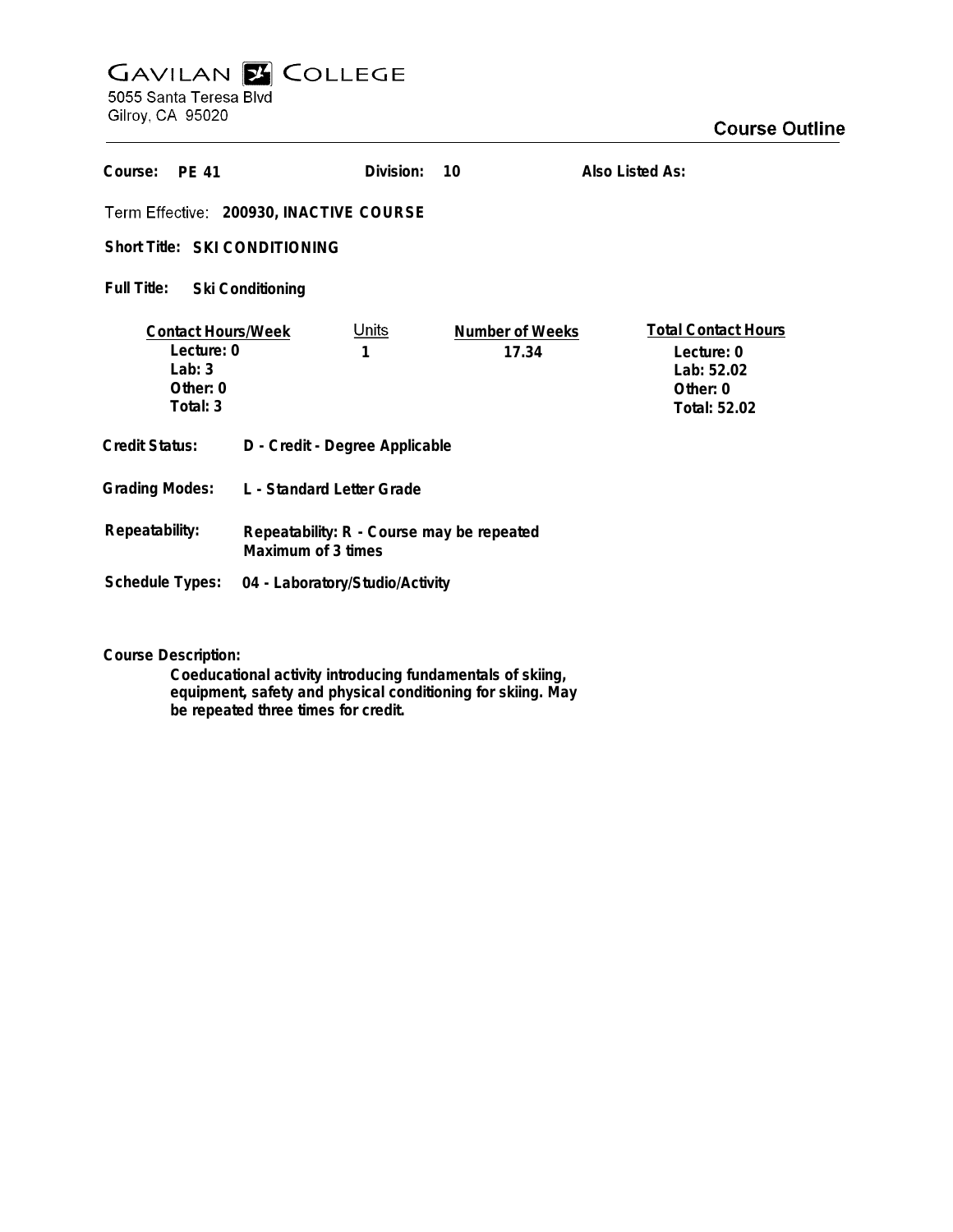**ARTICULATION and CERTIFICATE INFORMATION Associate Degree: GAV E1, effective 199650 CSU GE: CSU E1, effective 199650 IGETC: CSU TRANSFER: Transferable CSU, effective 199650 UC TRANSFER: Transferable UC, effective 199650**

**PREREQUISITES:**

## **COREQUISITES:**

**STUDENT LEARNING OUTCOMES:**

**1. Develop an appreciation for physical fitness and the sport of skiing.**

**2. Identify his/her own values and physical capabilities.**

**3. Develop self-confidence.**

**TOPICS AND SCOPE:**

**Inactive Course: 12/08/2008**

**1 3 Introduction to ski conditioning P.E. 41 procedures and requirements. History of skiing, pre-testing of blood pressure, muscular strength, flexibility, and endurance, aerobic capacity and endurance.**

**2 3 Intro to warm-up and conditioning exercises and to progressive weight training.**

**3 3 Warm-up and conditioning exercises, intro to heart rates and target range, aerobic circuit, weight**

**training. Selection of equipment.**

**4 3 Warm-up, conditioning, aerobic circuit, weight circuit. Care of equipment.**

**5 3 Warm up, conditioning exercises, interval work out, weight circuit. Vehicle preparation for**

**winter driving.**

**6 3 Warm-up, conditioning exercises, aerobic training, weight training. Clothing to wear for skiing, layering, exposure problems.**

**7 3 Warm-up, conditioning, aerobic circuit, weight circuit. Safety and etiquette on the slopes.**

**8 3 Post-testing the tests done week one. Beginning Ski technique, i.e. walking, climbing, falling,**

**getting up, traversing.**

**9 3 Continued performance integrating skills and conditioning. Written and demonstration final,**

**incorporating all nine weeks of class instruction.**

**COURSE OBJECTIVES:**

**1. State the importance of conditioning prior to engaging in the**

**skill development of the sport for health and safety reasons.**

**2. Perform conditioning stretches and exercises and describe the fitness principles behind them.**

**3. Perform conditioning exercises with progressive intensity and**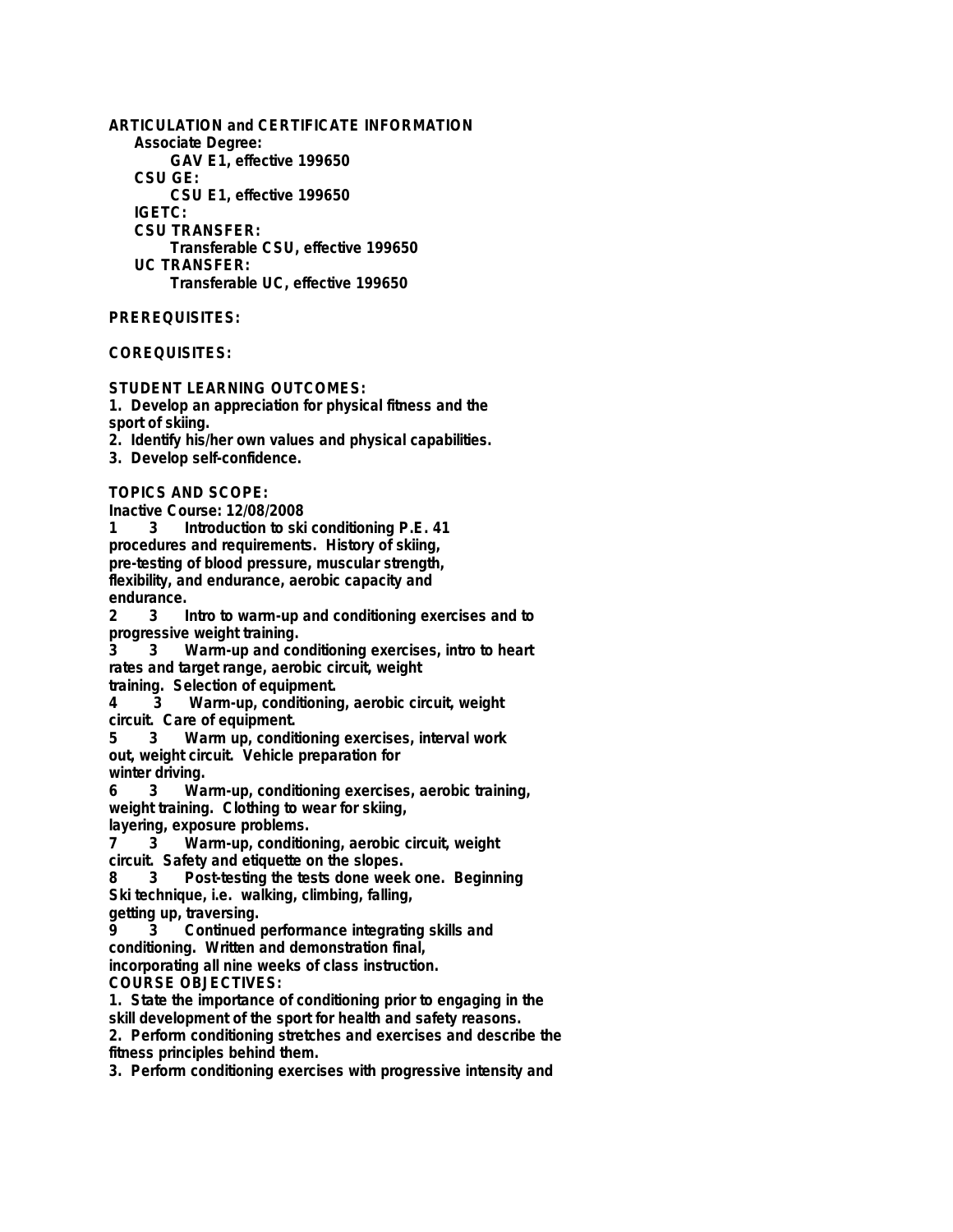**duration. Know what to look for when selecting skiis, boots, bindings, poles, etc.**

**4. Perform conditioning exercises with continued progressive intensity and duration. Know and perform care for equipment and waxing techniques.**

**5. Add intensity and duration to conditioning activities and add to it interval conditioning. Discuss how to prepare your car for winter conditions i.e., tires, chains, four wheel drive, emergency kits, what to do in a skid on ice, how to drive at night in winter conditions.**

**6. Perform conditioning, aerobic, weight training with increased intensity. Know and demonstrate proper dress for skiing and its relationship to exposure, hypothermia, frost bite, etc.**

**7. Perform continued progressive conditioning activities. Discuss safety on the slopes, universal rules, and etiquette.**

**8. Discuss post-testing scores and increased performance on them. Perform beginning ski technique skills and know their relationship to equipment used.**

**9. Ski technique skills i.e., gliding wedge, gliding wedge turn, traversing, hockey stop. Written and demonstration test on skiing history, conditioning principles, safety, driving, clothing, care of equipment, buying of equipment, skiing techniques, safety and etiquette.**

## **METHODS OF INSTRUCTION:**

**Instruction will be essentially through demonstration and practical exercise as this is an activity class. Some lecture and film methods will be used to cover equipment, technique, cross-country skiiing, etc. METHODS OF EVALUATION: Subjective evaluation based on activity, participation and perserverance. Objective evaluation based on: attendance, improvement in repetition of exercise via practical final exam, final written exam on equipment,**

**technique, etc.**

## **REPRESENTATIVE TEXTBOOKS:**

**SUPPLEMENTAL DATA: Basic Skills: N Classification: A Noncredit Category: Y Cooperative Education: Program Status: 1 Program Applicable Special Class Status: N CAN: CAN Sequence: CSU Crosswalk Course Department: PE CSU Crosswalk Course Number: 41 Prior to College Level: Y Non Credit Enhanced Funding: N Funding Agency Code: Y In-Service: N Occupational Course: E Maximum Hours:**